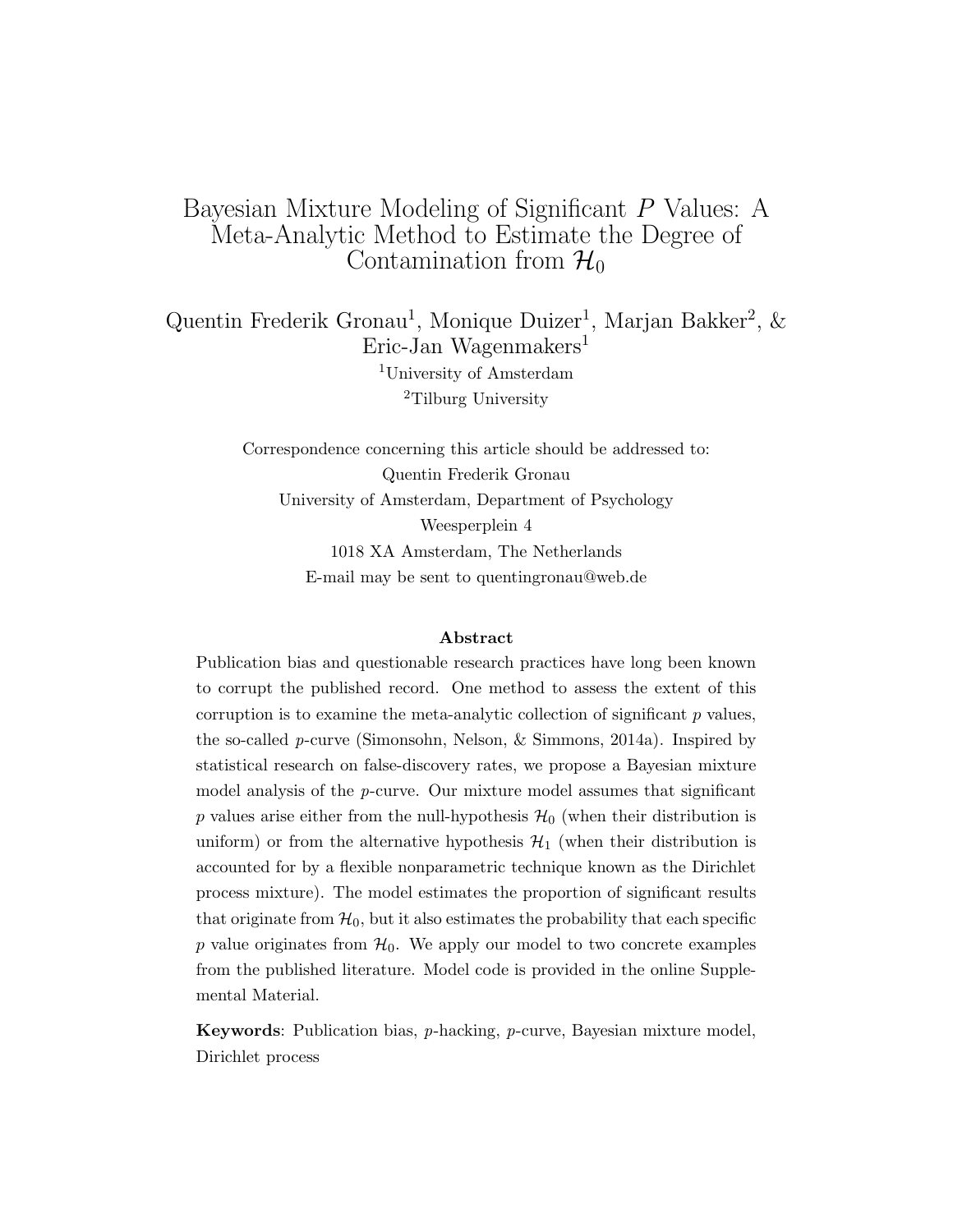Psychological science is experiencing a crisis of confidence (e.g., Pashler & Wagenmakers, 2012). In response to this crisis, psychologists have offered new guidelines for journals (e.g., Nosek et al., 2015), started large-scale replication initiatives (e.g., Open Science Collaboration, 2015), promoted preregistration (e.g., Chambers, 2013, 2015; Wagenmakers, Wetzels, Borsboom, van der Maas, & Kievit, 2012), suggested different statistical reporting practices (e.g., Eich, 2014), and developed novel statistical techniques (e.g., Francis, 2013; Guan & Vandekerckhove, in press; Simonsohn et al., 2014a; van Assen, van Aert, & Wicherts, 2015).

Among the various newly developed statistical techniques, the p-curve procedure is of special interest (Simonsohn et al., 2014a; Simonsohn, Nelson, & Simmons, 2014b). This procedure considers a collection of significant  $p$  values and asks whether their distribution contains "evidential value". This question can be answered because of the fact that, under  $\mathcal{H}_0$ , the distribution of significant p values is uniform (Becker, 1991). Hence, if the observed distribution of significant  $p$  values is relatively flat, the most likely explanation for the findings is publication bias (e.g., Rosenthal, 1979; Sterling, 1959; Sterling, Rosenbaum, & Weinkam, 1995). In addition, when most observed  $p$  values are near 0.05 this indicates that the findings maybe have been the result of significance chasing (i.e., "p-hacking"; John, Loewenstein, & Prelec, 2012; Simmons, Nelson, & Simonsohn, 2011). In the presence of a true effect, however, the distribution of  $p$  values is right-skewed such that low  $p$  values occur more often than high  $p$  values. The current  $p$ -curve analysis conducts a classical hypothesis test on the observed  $p$  values and concludes that their distribution contains "evidential" value" when it is judged to be right-skewed.

The classical  $p$ -curve analysis is a promising tool to obtain an overall impression about the presence of true effects. Here we present a novel and complementary Bayesian analysis of the p-curve that approaches the problem from a slightly different angle. Similar to an analysis of false-discovery rates, our Bayesian method assumes that the observed significant p values may have originated from  $\mathcal{H}_0$  or  $\mathcal{H}_1$ . The method then estimates the overall rate of contamination from  $H_0$ ; in addition, the method estimates the probabilities that each specific p value originates from  $\mathcal{H}_0$ . These estimates can help assess, on a continuous scale, the extent to which an empirical phenomenon is based on  $p$  values that are spurious. Below we first outline the method and then apply it to two concrete examples.

### The Bayesian Mixture Model for Significant P Values

We start from the assumption that the observed  $p$ -curve is a mixture between two distributions: a uniform distribution associated with  $\mathcal{H}_0$  and a right-skewed distribution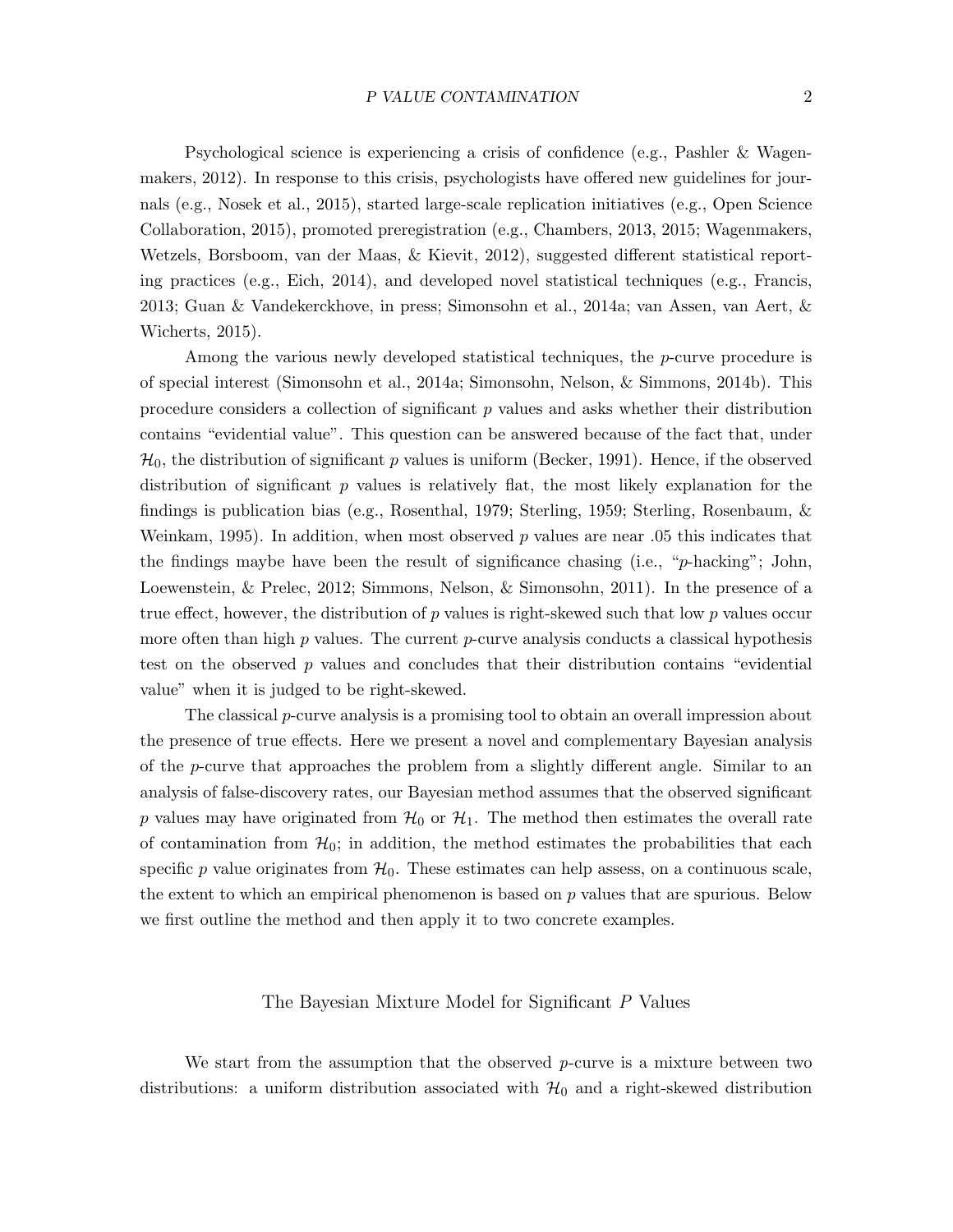associated with  $\mathcal{H}_1$ . Thus,

$$
p(p_i) = \phi f_{\mathcal{H}_0} + (1 - \phi) f_{\mathcal{H}_1},
$$

where  $p_i$  denotes a specific observed p value, and  $\phi \in [0,1]$  represents a mixing parameter that can be regarded as an estimate of the proportion of studies originating from  $\mathcal{H}_0$ . Values of  $\phi$  near 1 indicate that the collection of studies are heavily contaminated by  $\mathcal{H}_0$ .

As a first step, we probit-transform the  $p$  values in order to be able to use normal distributions (e.g., Efron, 2012; Tamhane & Shi, 2009). Under  $\mathcal{H}_0$ , the uniform distribution of raw p values corresponds to a standard normal distribution for the probit-transformed p values (i.e.,  $\Phi^{-1}(p) | H_0 \sim N(\mu = 0, \sigma^2 = 1)$ ). Under  $\mathcal{H}_1$ , the exact distribution of p values is more complex and depends on several factors such as sample size and the values of population parameters that are relevant for the test statistic at hand (Becker, 1991). Furthermore, a given collection of observed  $p$  values will be comprised of studies with different sample sizes, different test statistics, and, potentially, different true effects; that is, there exists an unknown distribution of true effects such that the collection of observed p values is inherently heterogeneous.

Thus, in the second step, we need to address the fact that the distribution of  $p$  values under  $\mathcal{H}_1$  is a combination of potentially many different distributions. One tempting method to deal with this complication is to ignore it, risk the possibility of model-misspecification, and proceed by using a simple parametric form for the probitized p values under  $\mathcal{H}_1$  (e.g.,  $\Phi^{-1}(p) | H_1 \sim N(\mu, \sigma^2)$ . In this manuscript we explore a different method, one that respects the complex distribution of  $p$  values under  $\mathcal{H}_1$  by employing a flexible nonparametric Bayesian formalization known as the Dirichlet process mixture. Details, code, and simulations can be found in the Supplemental Material available at https://osf.io/mysbp/.

The Dirichlet process (Freedman, 1963; Ferguson, 1973, 1974) is a prior for an infinite normal mixture model, such that the complexity of the model can grow flexibly with the data (Gershman & Blei, 2012; Müller, Quintana, Jara, & Hanson, 2015; Navarro, Griffiths, Steyvers, & Lee, 2006). Previous work has also used Dirichlet process mixtures to estimate false-discovery rates (e.g., Do, Müller,  $\&$  Tang, 2005; Tang, Ghosal,  $\&$  Roy, 2007); however, because these models consider all  $p$  values –not just the ones that are significant– they are not suitable for the analysis of p-curves.

In sum, our Bayesian model conceives of the distribution of significant  $p$  values as a two-component mixture, where one component corresponds to the uniform distribution of significant p values under  $\mathcal{H}_0$  and the other component corresponds to the unknown distribution of significant p values under  $\mathcal{H}_1$ . The unknown distribution of significant p values under  $\mathcal{H}_1$  is accounted for using a flexible nonparametric Bayesian procedure (i.e.,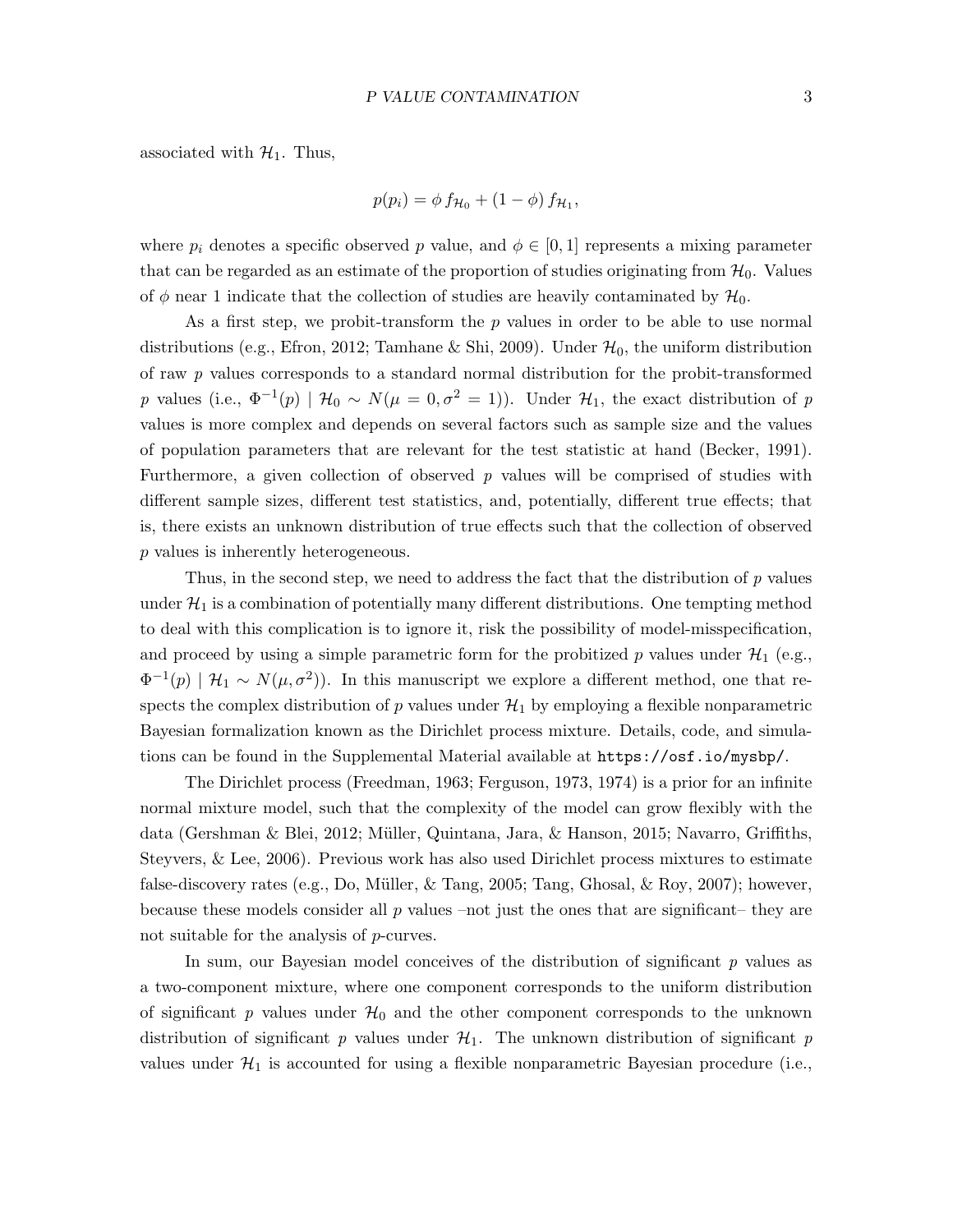the Dirichlet process mixture, see Supplemental Material for details). We now apply the model to two examples.

## Example 1: 587 T-Test P Values

For our first example we apply the model to a set of  $p$  values from Wetzels et al.  $(2011)$ ; these authors collected the results from all 855 t-tests reported in the articles from the 2007 issues of *Psychonomic Bulletin*  $\mathcal B$  *Review* and *Journal of Experimental Psychology:* Learning, Memory, and Cognition. Here we focus on the subset of 587 p values that were significant. It should be noted that these significant  $p$  values are inherently heterogeneous: they come from a wide range of empirical fields, and they were not screened for relevance. Thus, it is important to keep in mind that many of these  $p$  values may correspond to manipulation checks, and only a subset corresponds to the test of the key research hypothesis. Because of their heterogeneous nature, this set of  $p$  values provides a good test case for our model.

The top-left panel of Figure 1 shows the distribution of the  $587$  significant p values. The same distribution was inspected by Johnson  $(2013)$ , who argued that the significant p values

"...presumably arise from two types of experiments: experiments in which a true effect was present and the alternative hypothesis was true, and experiments in which there was no effect present and the null hypothesis was true. For the latter experiments, the nominal distribution of P values is uniformly distributed on the range  $(0.0, 0.05)$  (...) The P values displayed in this plot thus represent a mixture of a uniform distribution and some other distribution. Even without resorting to complicated statistical methods to fit this mixture, the appearance of this histogram suggests that many, if not most, of the P values falling above 0.01 are approximately uniformly distributed. That is, most of the significant P values that fell in the range  $(0.01 - 0.05)$  probably represent P values that were computed from data in which the null hypothesis of no effect was true."

Nevertheless, the overall distribution of  $p$  values is clearly right-skewed, and many  $p$  values are relatively low. This impression is corroborated by the results of our Bayesian mixture model. Specifically, the top-right panel of Figure 1 shows the posterior distribution of  $\phi$ , the  $\mathcal{H}_0$  assignment rate. This contamination rate is estimated to be small, and a Bayesian 95% highest density interval ranges from 0.003 to 0.150. The Markov chain Monte Carlo chains for  $\phi$  are shown in Figure 2, supporting the claim that the samples come from the posterior distribution.

In addition to the estimation of the overall contamination rate, the Bayesian mixture model also allows us to estimate the probability that each individual  $p$  value is assigned to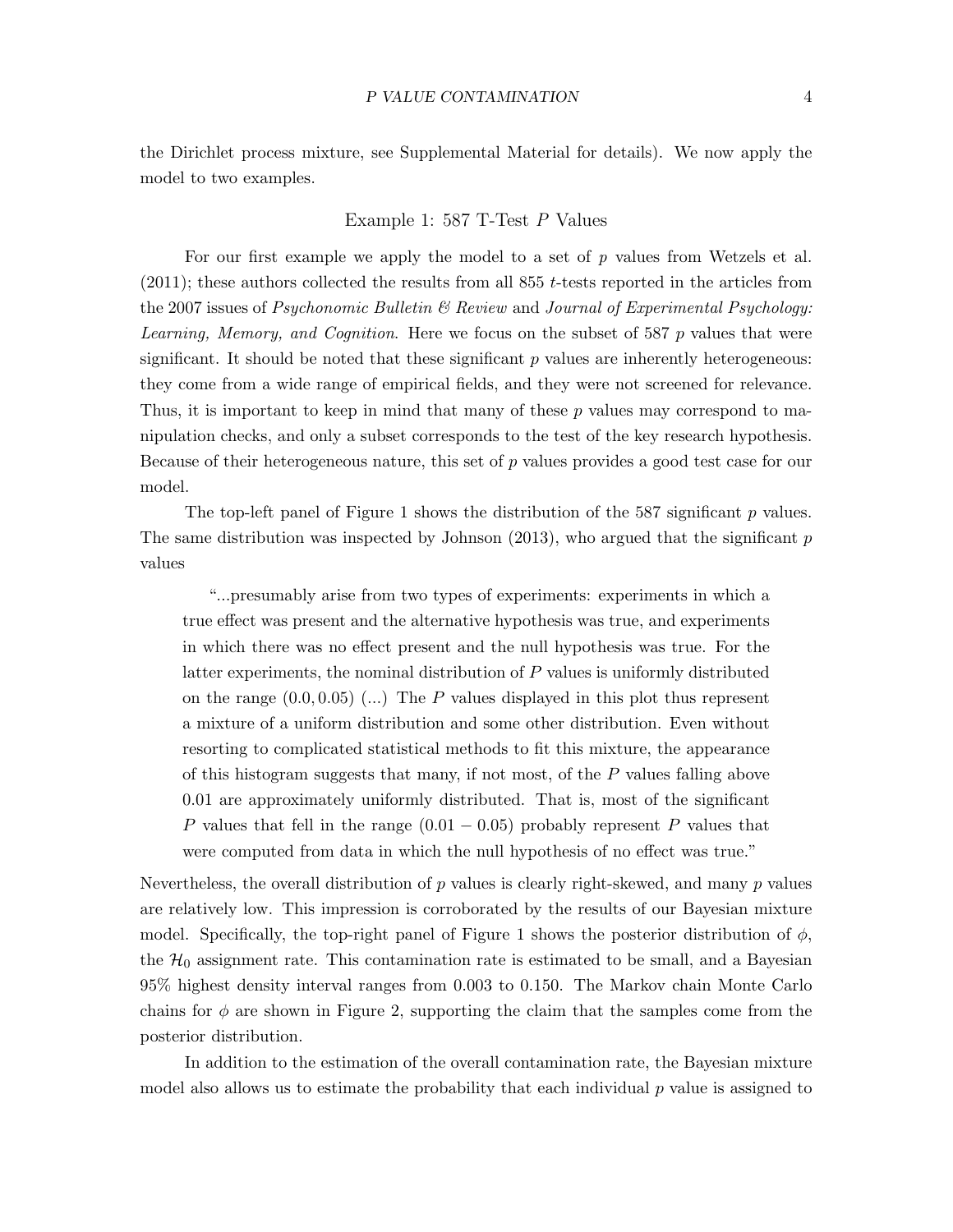

Figure 1. Application of the Bayesian mixture model to Example 1: 587 t-test  $p$  values. Upperleft panel: distribution of observed p values; upper-right panel: posterior distribution of the  $\mathcal{H}_0$ assignment rate; lower-left panel: individual  $H_0$  assignment probabilities; lower-right panel: Q-Q plot for comparing the observed  $p$  value distribution to the posterior predictive distribution.

 $\mathcal{H}_0$ . These estimates are shown in the lower-left panel of Figure 1. The results indicate that none of the  $\mathcal{H}_0$  assignment probabilities is larger than .5; this means that, starting from a position of equipoise, all observed significant p values are more likely to stem from  $\mathcal{H}_1$ than from  $\mathcal{H}_0$ . This quantitative conclusion is somewhat more positive than the qualitative conclusion drawn by Johnson (2013).

Finally, the lower-right panel of Figure 1 shows the model fit by means of a Q-Q plot. The Q-Q plot allows a comparison between the distribution of observed  $p$  values and the distribution of posterior predictive  $p$  values, that is, the distribution of  $p$  values predicted by the model. Identical distributions yield a linear Q-Q plot with a slope of one. The present Q-Q plot suggests that the model fit is excellent.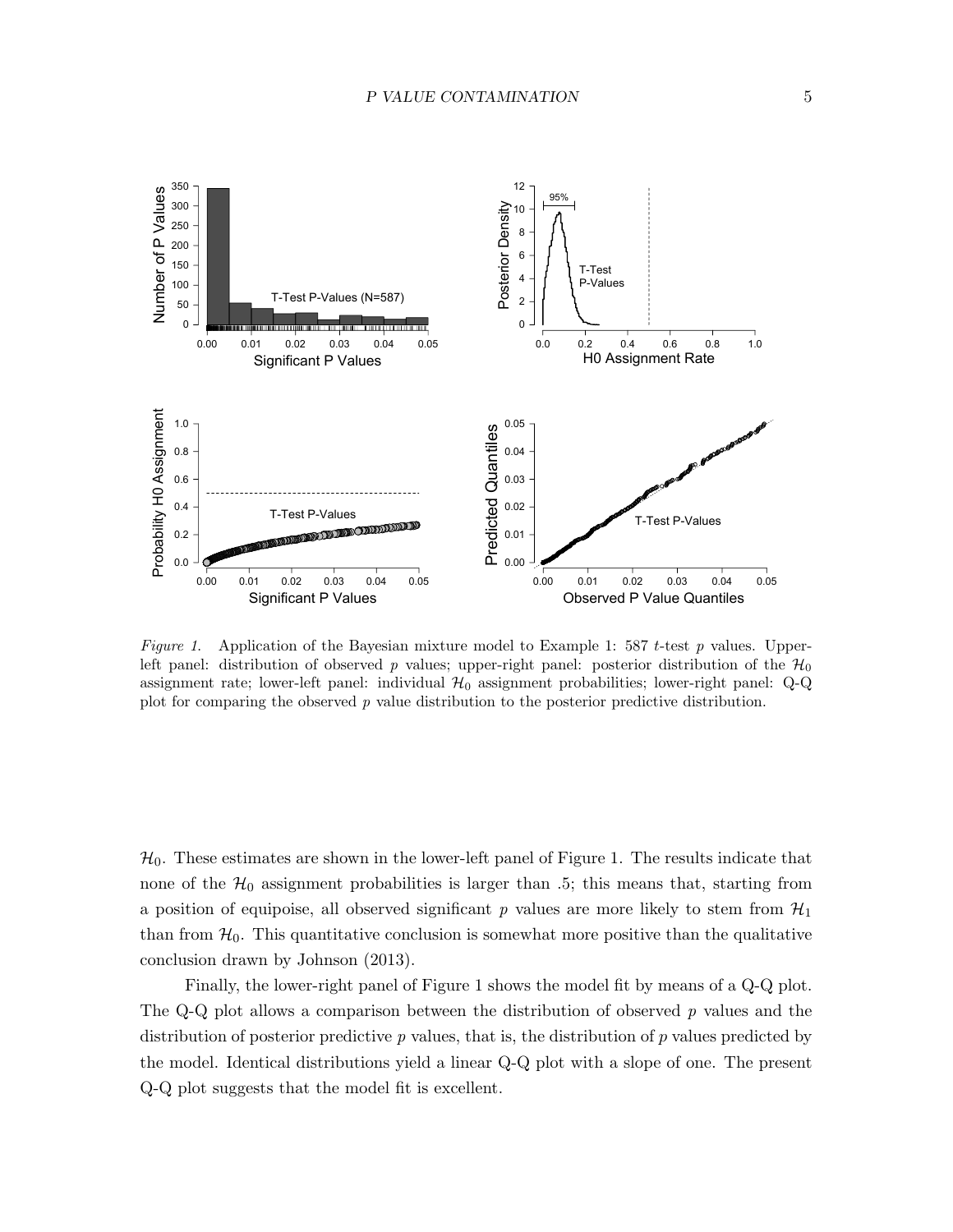

Figure 2. Markov chain Monte Carlo samples for the  $\mathcal{H}_0$  assignment rate  $\phi$  for Example 1: 587 t-test  $p$  values. The chains intermix, suggesting convergence to the posterior.

Example 2: Social Priming Studies and Yoked Controls

For our second example we apply the model to a set of  $p$  values from social priming studies (e.g., Kahneman, 2011) and a matched set of  $p$  values for yoked control studies. To obtain the p values for the social priming studies we collected a large set of articles published by a group of prominent researchers who study social priming. We used this selection method in order to obtain a relatively high-quality set of studies, thereby maximizing the probability of collecting p values that are compelling and relatively uncontaminated. We followed the p-curve instructions from Simonsohn et al. (2014a) and distilled a single significant  $p$  value from each experiment. Every  $p$  value was evaluated by three raters; occasional differences of opinion were readily resolved by discussion.

In addition, we sought to construct an appropriate comparison set of  $p$  values as a backdrop against which to evaluate the results for the social priming studies. This comparison set was constructed by selecting, for each social priming study under consideration, a yoked control study – that is, a study on a different topic and published in the same journal issue immediately after the social priming study. For each experiment in the yoked control studies, we distilled a single significant  $p$  value in the same manner as was done for the social priming studies.

This procedure yielded a total of 159 significant social priming  $p$  values and 130 significant yoked control p values. Further details regarding the studies that were included are available at https://osf.io/98qsb/ (social priming studies) and https://osf.io/2zhfy/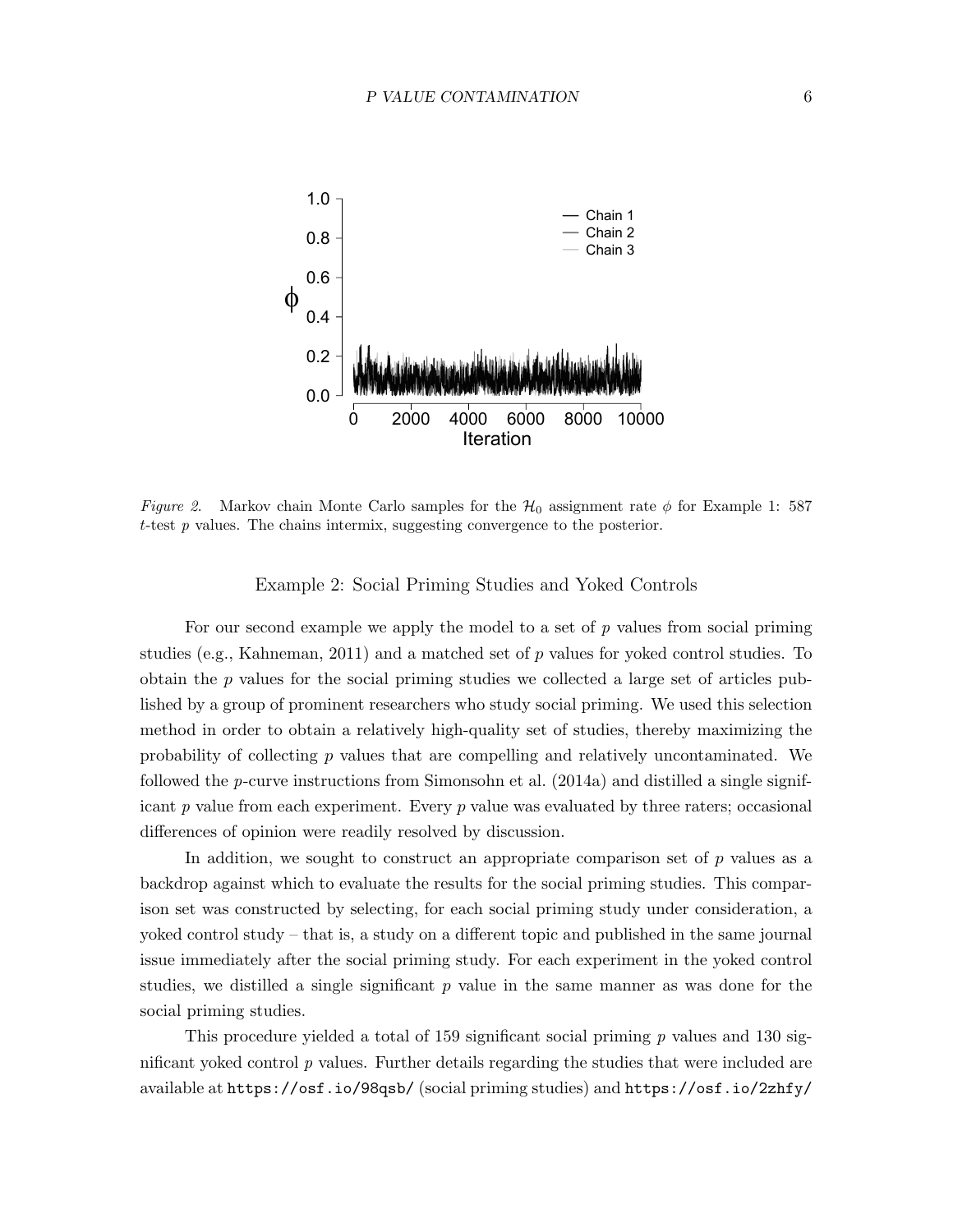

Figure 3. Application of the Bayesian mixture model to Example 2: social priming studies and yoked controls. Upper-left panel: distribution of observed p values; upper-right panel: posterior distribution of the  $\mathcal{H}_0$  assignment rates; lower-left panel: individual  $\mathcal{H}_0$  assignment probabilities; lower-right panel:  $Q-Q$  plot for comparing the observed p value distributions to the posterior predictive distributions.

(control studies).

Figure 3 summarizes the results from applying our Bayesian mixture model. The upper-left panel shows the distributions of  $p$  values for the social priming experiments and the yoked controls. Although both distributions are right-skewed, the extent of this skew is much less pronounced than for the  $t$ -test  $p$  values from Example 1. Furthermore, the distribution of p values for the social priming studies shows less skew than that for the yoked control studies. Both distributions look relatively flat from .05 to .01.

The upper-right panel of Figure 3 displays the posterior distributions of the  $\mathcal{H}_0$  assignment rate  $\phi$ . For both sets of p values, the degree of  $\mathcal{H}_0$  contamination is substantial; the  $\mathcal{H}_0$  assignment rate for the social priming p values has a 95% highest density interval that ranges from 0.414 to 0.865; for the yoked control  $p$  values, this interval ranges from 0.061 to 0.446. The social priming studies appear to suffer more from  $\mathcal{H}_0$  contamination than do the yoked controls. The Markov chain Monte Carlo chains for  $\phi$  are shown in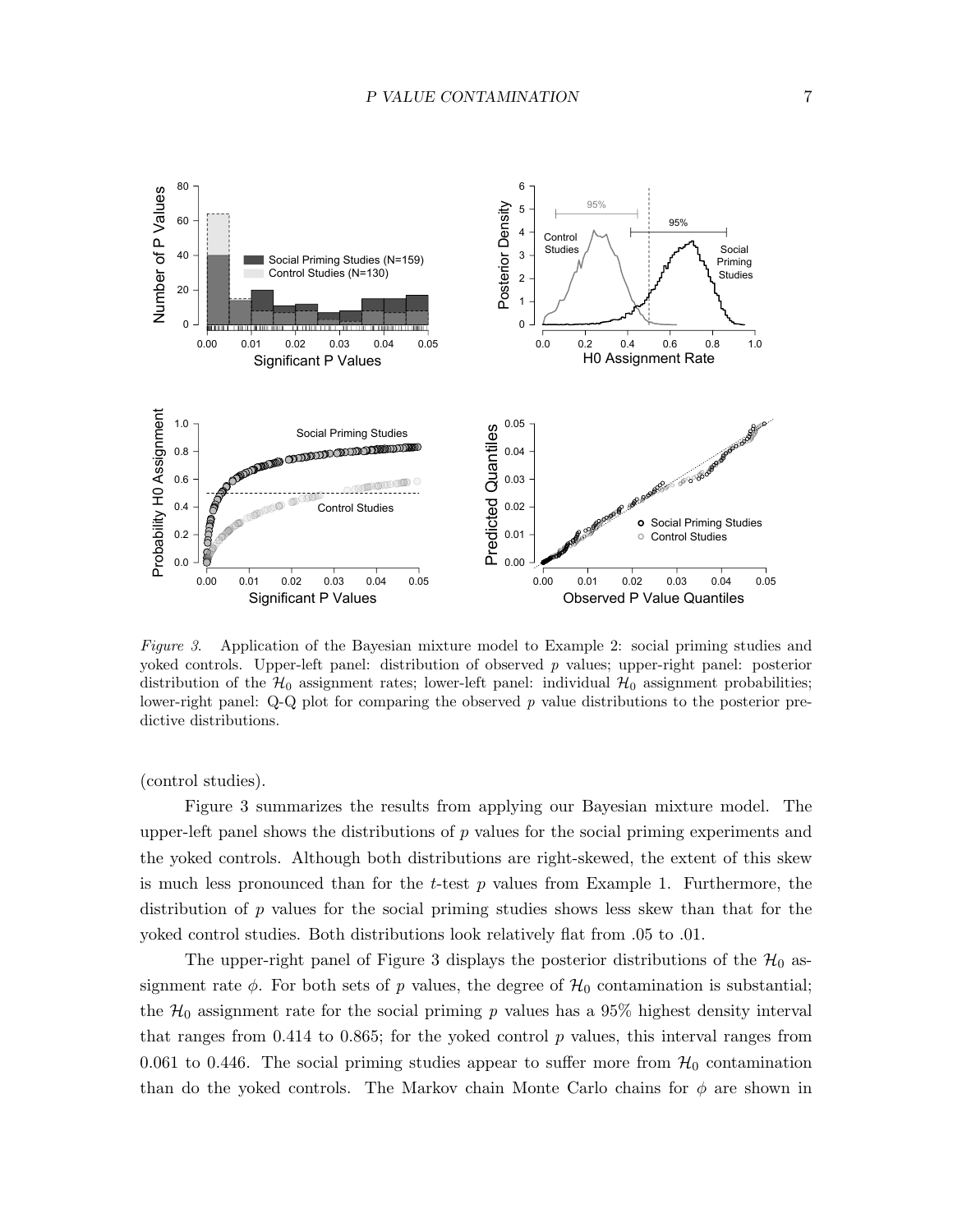

Figure 4. Markov chain Monte Carlo samples for the  $\mathcal{H}_0$  assignment rate  $\phi$  for Example 2: social priming studies and yoked controls. The chains intermix, suggesting convergence to the posterior. Left panel: social priming studies; right panel: yoked controls.

Figure 4, supporting the claim that the samples come from the posterior distributions.

The lower-left panel of Figure 3 shows the  $\mathcal{H}_0$  assignment probabilities for the individual p values. These probabilities exceed .5 for  $81\%$  of the social priming p values and for 19% of the yoked control p values. The lower-right panel of Figure 3 shows the  $Q-Q$ plots; the fit for both sets of  $p$  values is perhaps subject to improvement, although bootstrap simulations indicate that the observed deviation from the identity line falls within an acceptable range.

Thus, any sweeping negative conclusions regarding the social priming studies need to be tempered by two insights. The first insight is that the posterior distribution of the  $\mathcal{H}_0$ assignment rate is relatively wide, and it cannot be ruled out that the contamination rate it is as low as .4. The second insight is that the Q-Q plot reveals that, despite its flexible nonparametric nature, the mixture model may not have been able to fully account for the observed data pattern. For these reasons, the results of our analysis should be interpreted with a modicum of caution. Nevertheless, our analyses certainly do suggest that the level of  $\mathcal{H}_0$  contamination in social priming studies warrants more scrutiny.

## Concluding Comments

For studies that feature only a limited number of experiments, currently the sole arbiter of success is whether –for each experiment– the p value is lower than  $.05$ . This unfortunate state of affairs encourages publication bias, selective reporting, and questionable research practices (e.g., Barber, 1976). When studies are combined, however, the shape of the distribution of significant  $p$  values conveys additional information that allows one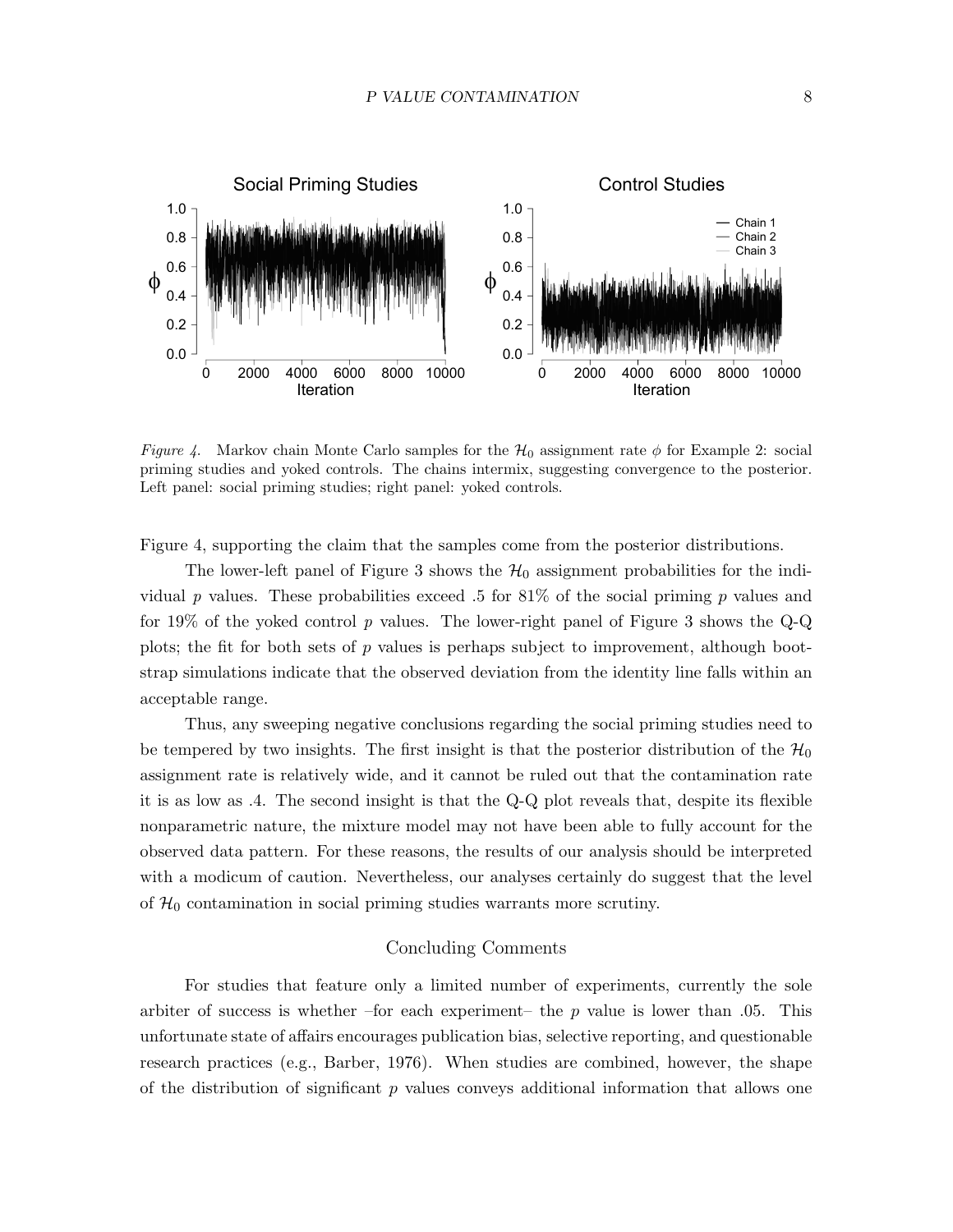to estimate the degree of the bias. To this aim, a classical " $p$ -curve" analysis method was recently proposed by Simonsohn et al. (2014a). Here we presented an alternative Bayesian analysis of the p-curve. Our nonparametric Bayesian mixture model was inspired by a suggestion from Johnson (2013) and previous work on the control of false-discovery rates. The mixture model estimates the extent to which the overall results have been contaminated by  $\mathcal{H}_0$ ; in addition, the method allows researchers to estimate how likely it is that a particular p value stems from  $\mathcal{H}_0$ .

Similar to the classical analysis method for p-curves, our model makes a number of assumptions. One assumption is that, under  $H_0$ , the distribution of p values is uniform. In practice, this assumption may not hold; that is, particular forms of cherry-picking and questionable research practices may yield a p-curve that is right-skewed, thereby masquerading as the signature of a real effect. Consequently, the contamination rate estimated using our Bayesian model can be considered a lower bound on the true level of contamination from  $\mathcal{H}_0$ . Another assumption is that our analysis departs from a position of equipoise – the default prior on the contamination rate is uniform from 0 to 1 (see Supplemental Material). If needed, this default prior can be adjusted to incorporate existing knowledge; for example, when applied to set of  $p$  values for studies on extrasensory perception, a more appropriate prior on the contamination rate is a skewed beta distribution with a mode at  $\phi = 1$ . The analysis from equipoise allows one to assess the information in the data, but our final beliefs are always a combination from the information in the data and the prior information: in contrast to what current practice may suggest, statistical inference does not take place in a vacuum (Savage, 1954; Lindley, 2004).

We applied our mixture model to a set of significant  $p$  values from Wetzels et al.  $(2011)$  and to a set of significant p values from social priming and yoked control studies. The examples highlighted the added inferential value of our model. We have provided the model code in the online Supplemental Material, and we hope to incorporate the method in a future release of JASP (Love et al., 2015, jasp-stats.org). This way we hope to encourage other researchers to apply the model within their field of interest.

#### References

- Barber, T. X. (1976). Pitfalls in human research: Ten pivotal points. New York: Pergamon Press Inc.
- Becker, B. J. (1991). Small–sample accuracy of approximate distributions of functions of observed probabilities from t tests. Journal of Educational Statistics, 16 , 345–369.
- Chambers, C. D. (2013). Registered Reports: A new publishing initiative at Cortex. Cortex,  $49$ , 609–610.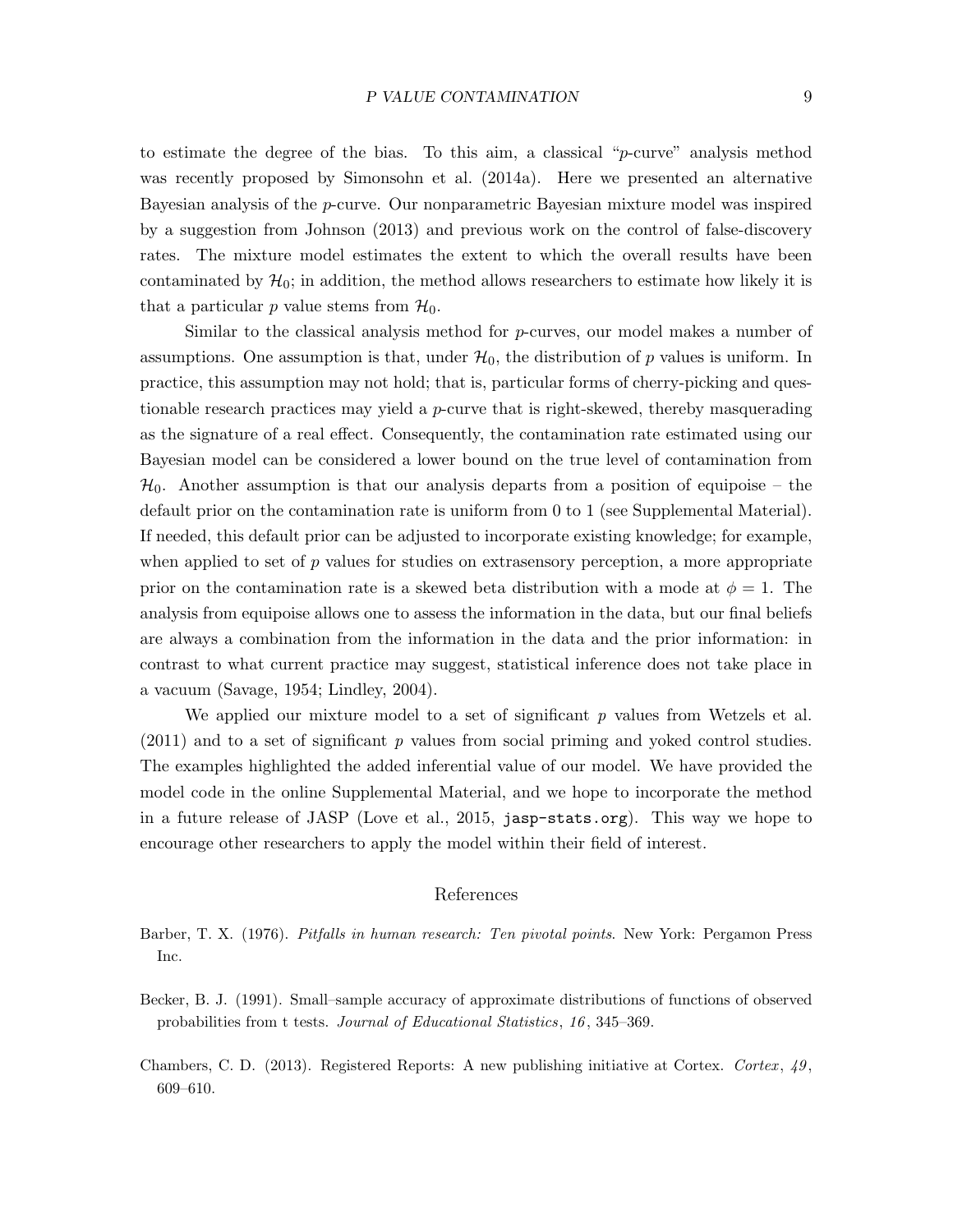- Chambers, C. D. (2015). Ten reasons why journals must review manuscripts before results are known. *Addiction*, 110, 10–11.
- Do, K.-A., M¨uller, P., & Tang, F. (2005). A Bayesian mixture model for differential gene expression. Journal of the Royal Statistical Society: Series C (Applied Statistics), 54 (3), 627–644.
- Efron, B. (2012). Large-scale simultaneous hypothesis testing. Journal of the American Statistical Association,  $99, 96 - 104$ .
- Eich, E. (2014). Business not as usual. *Psychological Science*, 25, 3–6.
- Ferguson, T. S. (1973). A Bayesian analysis of some nonparametric problems. The annals of statistics, 1, 209-230.
- Ferguson, T. S. (1974). Prior distributions on spaces of probability measures. The annals of statistics, 2, 615–629.
- Francis, G. (2013). Replication, statistical consistency, and publication bias. Journal of Mathematical Psychology, 57, 153-169.
- Freedman, D. A. (1963). On the asymptotic behavior of Bayes' estimates in the discrete case. The Annals of Mathematical Statistics, 34 , 1386–1403.
- Gershman, S. J., & Blei, D. M. (2012). A tutorial on bayesian nonparametric models. Journal of Mathematical Psychology, 56, 1–12.
- Guan, M., & Vandekerckhove, J. (in press). A Bayesian approach to mitigation of publication bias. Psychonomic Bulletin & Review.
- John, L. K., Loewenstein, G., & Prelec, D. (2012). Measuring the prevalence of questionable research practices with incentives for truth–telling. Psychological Science, 23 , 524–532.
- Johnson, V. E. (2013). Revised standards for statistical evidence. Proceedings of the National Academy of Sciences of the United States of America, 110, 19313-19317.
- Kahneman, D. (2011). Thinking, fast and slow. London: Allen Lane.
- Lindley, D. V. (2004). That wretched prior. Significance, 1, 85–87.
- Love, J., Selker, R., Marsman, M., Jamil, T., Dropmann, D., Verhagen, J., ... Wagenmakers, E.-J. (2015). JASP (version 0.7.1.12). Computer Software.
- Müller, P., Quintana, F. A., Jara, A., & Hanson, T. (2015). Bayesian nonparametric data analysis. Cham, Switzerland: Springer.
- Navarro, D. J., Griffiths, T. L., Steyvers, M., & Lee, M. D. (2006). Modeling individual differences using Dirichlet processes. Journal of Mathematical Psychology, 50, 101–122.